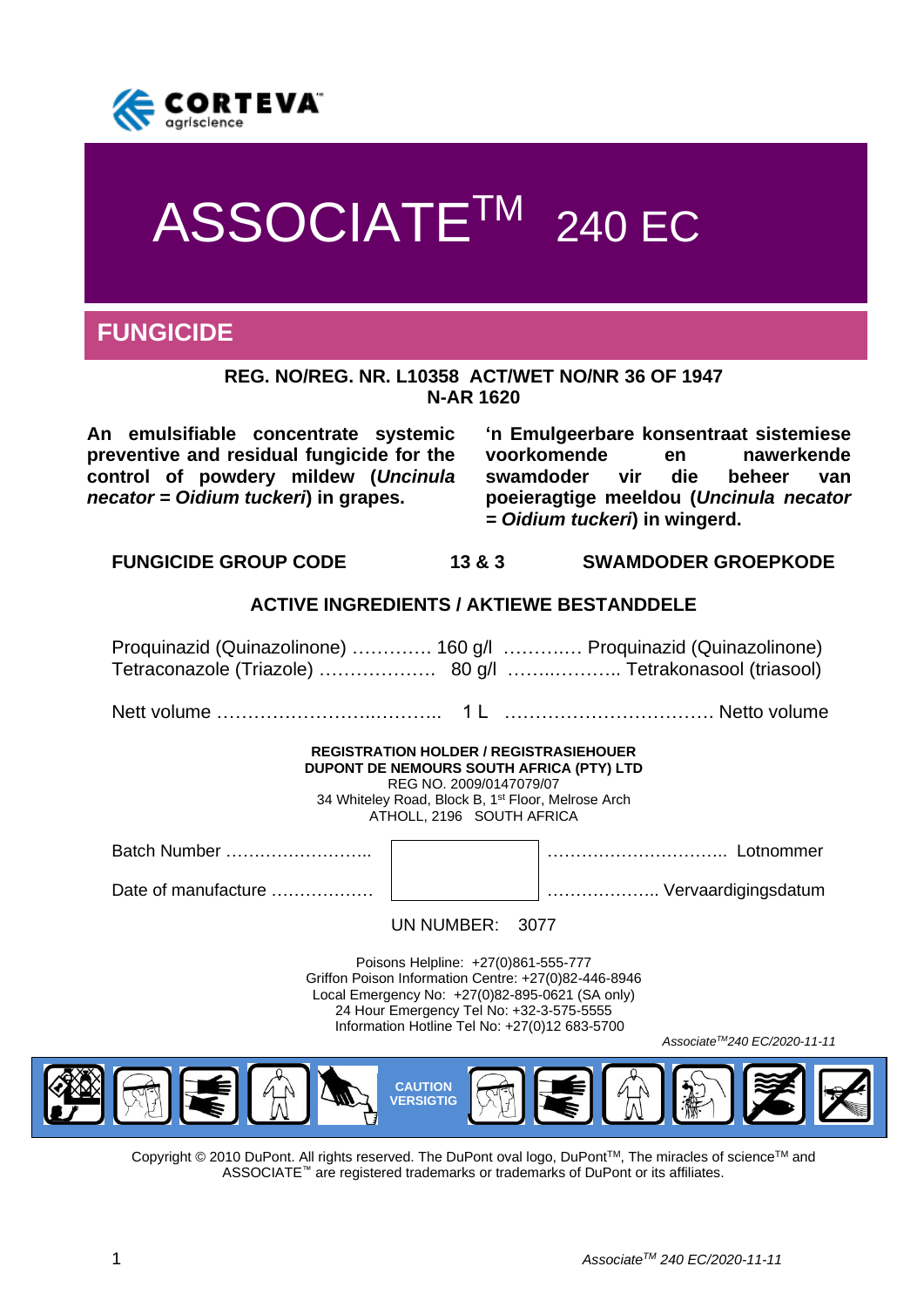# **WARNINGS:**

**WITHHOLDING PERIOD:** minimum number of days between last application and harvest:

| <b>Wine Grapes</b>  |  |
|---------------------|--|
| <b>Table Grapes</b> |  |

Severe eye irritant. Can damage eyes. Can irritate nose, throat and skin. Harmful if swallowed, inhaled or absorbed through skin. Suspected of causing cancer. Keep out of reach of children, animals and uninformed persons. Store away from food and feed. Very toxic to aquatic organisms, may cause long-term adverse effects

**RE-ENTRY:** Do not enter treated area until spray deposit has dried, unless wearing protective clothing. Deadline for return of the workers on the land: 24 hours.

**Although this remedy has been extensively tested under a large variety of conditions the registration holder does not warrant that it will be efficacious under all conditions because the action and effect thereof may be affected by factors such as abnormal, soil climatic and storage conditions; quality of dilution water, compatibility with other substances not indicated on the label and the occurrence of resistance of the disease against the remedy concerned as well as by the method, time and accuracy of application. The registration holder furthermore does not accept responsibility for damage to crops, vegetation, the environment or harm to man or animal or for lack of performance of the remedy concerned due to failure of the user to follow the label instructions or to the occurrence of conditions which could not have been foreseen in terms of the registration. Consult the supplier immediately in the event of any uncertainty.**

# **PRECAUTIONS:**

Causes serious eye irritation. Avoid contact with eyes.

Suspected of causing cancer.

Very toxic to aquatic organisms, may cause long-term adverse effects

Deadline for return of the workers on the land: 24 hours

Avoid contact with skin or clothing.

In case of eye contact with concentrate wash immediately with plenty of water and seek medical advice.

In case of skin contact, wash with plenty of soap and water.

Do not eat, smoke or drink whilst mixing or applying the product or before washing hands and face.

Avoid contact and inhalation of the vapours (spray mist).

Precautionary measures: Give adequate ventilation to the premises where the product is stored and/or handled.

Respiratory protection: Not needed for normal use.

For worker protection during mixing and loading and application, wear protective clothing, goggles or a face shield and rubber gloves.

Always wash with soap and water after use and accidental skin contact.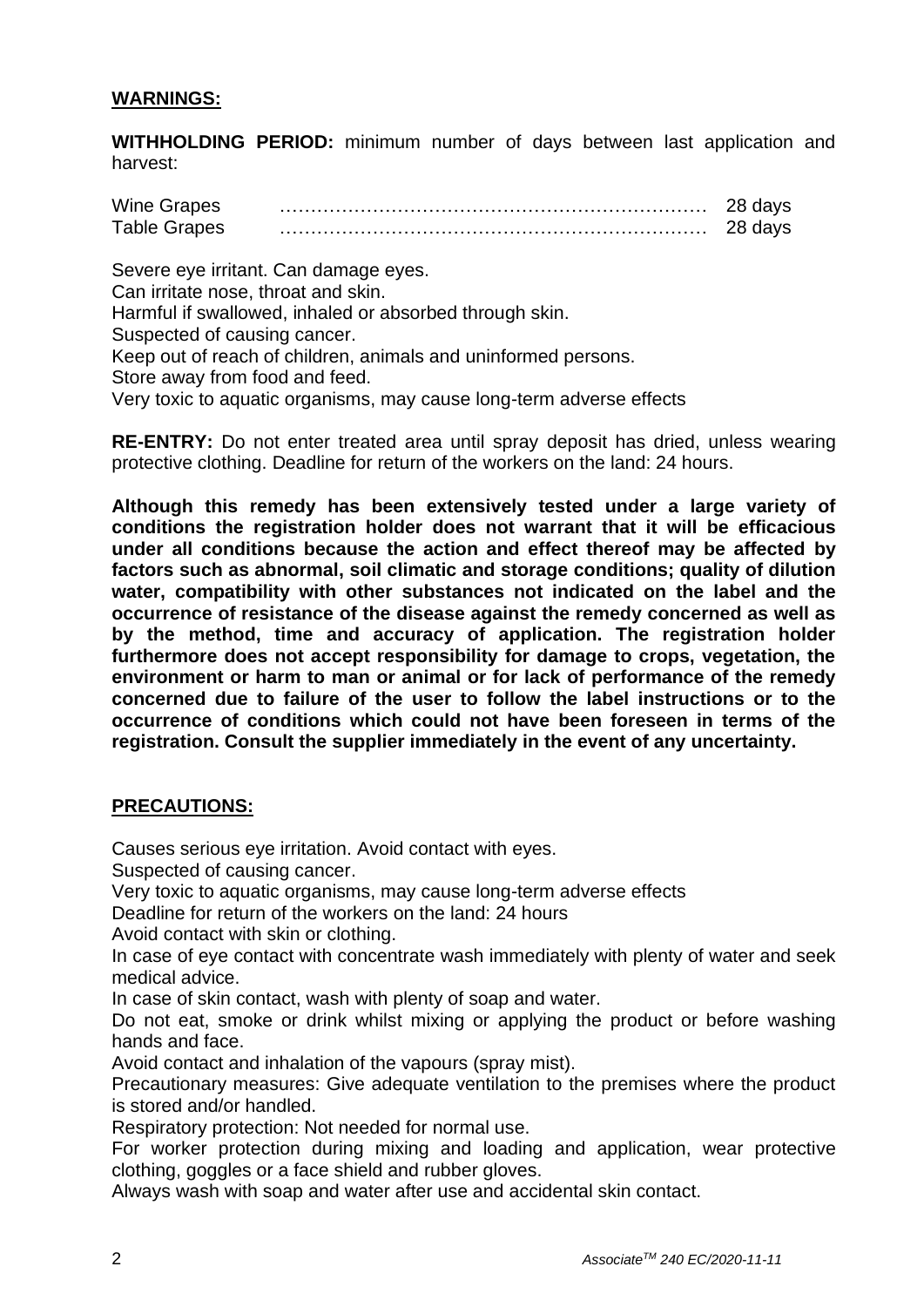Wash contaminated clothes after use.

Prevent contamination of food, feeds, drinking water and eating utensils.

Wash sprayer out with clean water after use and before other chemicals are used. Do not contaminate water sources, pasture and crops by cleaning of equipment or disposal of wash water and wastes.

Avoid spray drift onto water sources, pastures and crops not to be treated.

Do not apply within 14 meters of water sources.

Triple rinse the empty container in the following manner: Invert the empty container over the spray or mixing tank and allow to drain for 30 seconds after the flow has slowed down to a drip. Thereafter, rinse the empty container at least three times with a volume of water equal to a minimum of 10 % of that of the container. Add the rinsate to the contents of the spray tank.

Destroy empty container by perforation and flattening and never re-use for any other purpose.

# **STORAGE:**

Always keep the containers tightly closed.

Adequately ventilated premises.

Store in a place accessible by authorized persons only.

Keep out of the reach of children. Keep away from food, drink and animal feeding stuffs.

# **HANDLING:**

Avoid contact and inhalation of the vapours.

Do not eat or drink while working.

Incompatible materials: None in particular.

Precautionary measures: Give adequate ventilation to the premises where the product is stored and/or handled.

Respiratory protection: Not needed for normal use.

Protection for hands: Use protective gloves that provides comprehensive protection, e.g. P.V.C., neoprene or rubber.

Eye protection: Use close fitting safety goggles and/or visor conforming to BS 2092 GRADE 1).

Protection for skin: Use clothing that provides comprehensive protection to the skin, e.g. cotton, rubber, PVC or viton.

# **FIRST AID:**

# *Contact with skin:*

Immediately take off all contaminated clothing. Areas of the body that have - or are only even suspected of having - come into contact with the product must be rinsed immediately with plenty of running water and possibly with soap.

#### *Contact with eyes:*

Wash immediately and thoroughly with running water, keeping eyelids raised, for at least 10 minutes. Following this, protect the eyes with sterile gauze or a clean, dry, handkerchief. **OBTAIN A MEDICAL EXAMINATION.** Do not use eyewash or ointment of any kind (before obtaining an examination or advice from an eye specialist).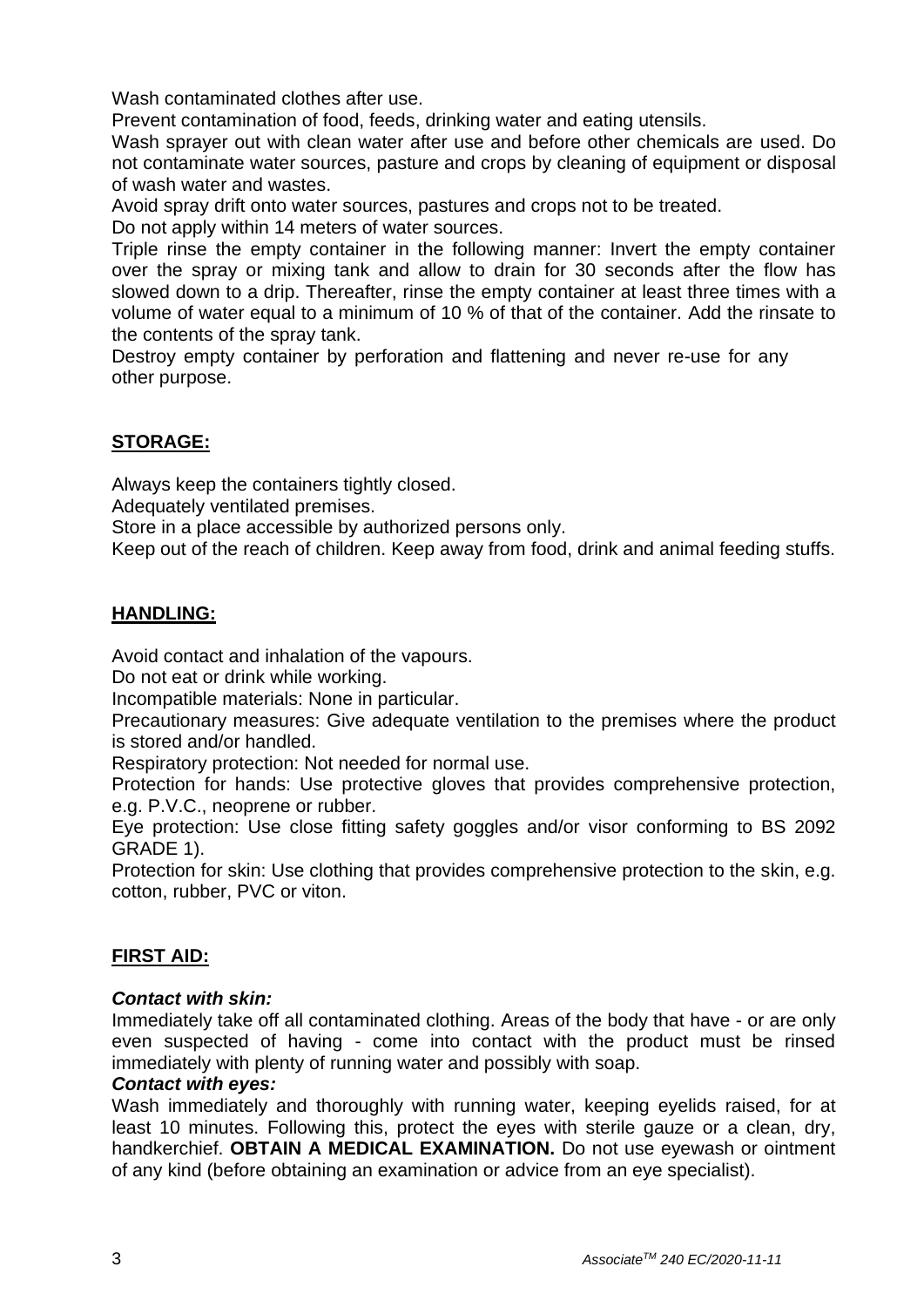# *Swallowing:*

Induce vomiting. **SEEK A MEDICAL EXAMINATION IMMEDIATELY** and present the safety-data sheet. A suspension of activated charcoal in water, or liquid paraffin may be administered.

#### *Inhalation:*

Ventilate the premises. The patient is to be removed immediately from the contaminated premises and made to rest in a well ventilated area. Should the patient feel unwell, **OBTAIN MEDICAL ATTENTION.**

#### **RESISTANCE WARNING:**

**ASSOCIATE™ 240 EC** is a group code 13 (Proquinazid) **AND** 3 (Tetraconazole) fungicide. Cross resistance have also been demonstrated between **ASSOCIATE™ 240 EC** and group code 13 fungicides in some fungus species [e.g. *Erysiphe (Uncinula) necator*]. Any fungus population may contain individuals naturally resistant to **ASSOCIATE™ 240 EC** and other group code 13 fungicides. The resistant individuals can eventually dominate the fungus population if these fungicides are used repeatedly. These resistant fungi may not be controlled by **ASSOCIATE™ 240 EC** or any other group code 13 fungicides.

To delay fungicide resistance:

- Avoid exclusive repeated use of fungicides from the same fungicide group code. Alternate or tank mix with products from different fungicide group codes. Do not alternate **ASSOCIATE™ 240 EC** in spray programmes with fungicides belonging to group code 13.
- For tank mixing or alternation with products in fungicide group code M, refer to applicable individual product labels.
- Integrate the control methods (chemical, cultural, biological) into disease control programmes.

For specific information on resistance management contact the registration holder of this product.

# **DIRECTIONS FOR USE: USE ONLY AS DIRECTED**

**ASSOCIATE™ 240 EC** is a fungicide containing proquinazid and tetraconazole for the control of grape powdery mildew. Although **ASSOCIATE™ 240 EC** has curative properties, it is best used as a preventative treatment or in the earliest stages of disease development. In order to ensure good disease control, applications of **ASSOCIATE™ 240 EC** must be renewed at intervals depending on disease pressure and crop development. Ensure good spray coverage during application. **ASSOCIATE™ 240 EC** shows excellent crop safety.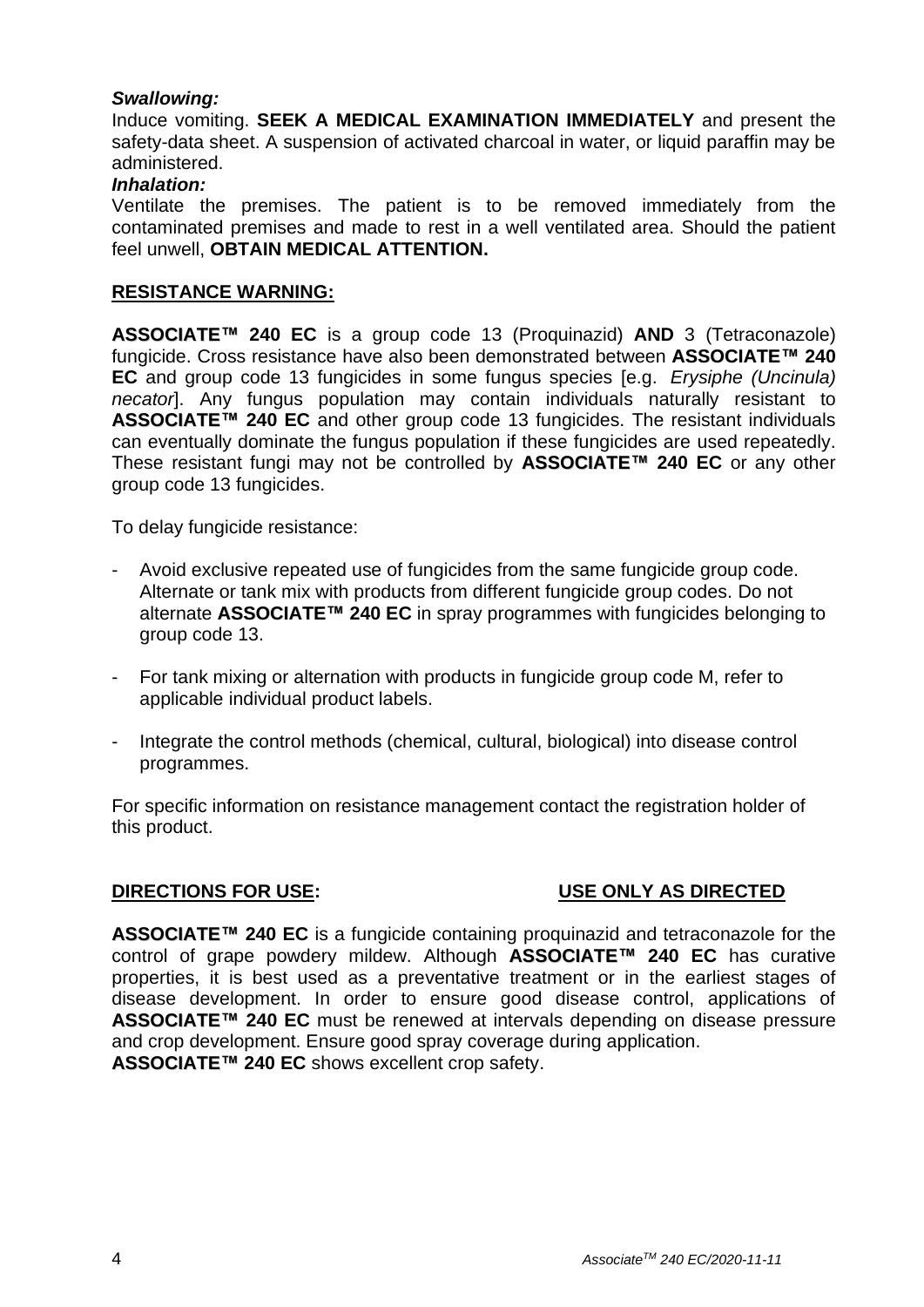# **MODE OF ACTION:**

Proquinazid is a new azanaphtalene fungicide with a novel mode of action extremely active on grape powdery mildew (*Erysiphe necator*). Proquinazid acts preventively on the fungus by inhibiting appressorium formation and spore germination. Proquinazid is a FRAC Group 13 fungicide.

Tetraconazole is a broad spectrum fungicide possessing protective, curative, and eradicant properties. It belongs to the triazoles chemical group and it is part of the SBI (Sterol Biosynthesis Inhibitors) group, acting by inhibiting the metabolic pathway leading to fungal sterol production.

It acts on the vegetative form of fungi blocking the growth of the pathogen mycelium, both outside and inside the treated plant. The product shows a very high and long lasting endotherapeutic activity. Tetraconazole is a FRAC Group 3 fungicide.

# **RESISTANCE MANAGEMENT:**

It is recommended that **ASSOCIATE™ 240 EC** be used in a programme with other fungicides against powdery mildew. **The number of ASSOCIATE™ 240 EC applications must be limited to a maximum of three applications per season, of which no more than two applications of ASSOCIATE™ 240 EC should be applied consecutively in grapes**.

# **COMPATIBILITY:**

**ASSOCIATE™ 240 EC** is compatible with a range of fungicides and insecticides used in grapes. **ASSOCIATE™ 240 EC** is compatible with Curzate® Pro (**SOUTH AFRICA** Reg. No. L5698, Act No. 36 of 1947, **NAMIBIA** Reg. No. N-AR1129, Act No. 36 of 1947), Dithane® M-45 800 WP (**SOUTH AFRICA** Reg. No. L2914 Act No. 36 of 1947), Dithane® M-45 800 WP NT (**SOUTH AFRICA** Reg. No. L7484 Act No. 36 of 1947, **NAMIBIA** Reg. No. N-AR1043, Act No. 36 of 1947) and Dithane® 750 WG Neotec (**SOUTH AFRICA** Reg. No. L4213 Act No. 36 of 1947) in tank mixtures.

It is always recommended to check the physical compatibility, making a little test before the application.

No label dosage rates should be exceeded. This product should not be mixed with any product containing a label prohibition against such mixing.

# **MIXING INSTRUCTIONS:**

Prior to application, start with clean, well-maintained application equipment. **ASSOCIATE™ 240 EC** mixes easily with water and should be added directly to the spray tank during filling. Fill spray tank to 2/3 full of water. When it is present, add **ASSOCIATE™ 240 EC** directly to the chemical filler having the tank under agitation otherwise pour directly the needed quantity into the spray tank under agitation. Then complete filling of the tank. Wash-out container and add washings to the spray tank. Continue agitation until spraying is complete. Use mechanical or hydraulic means.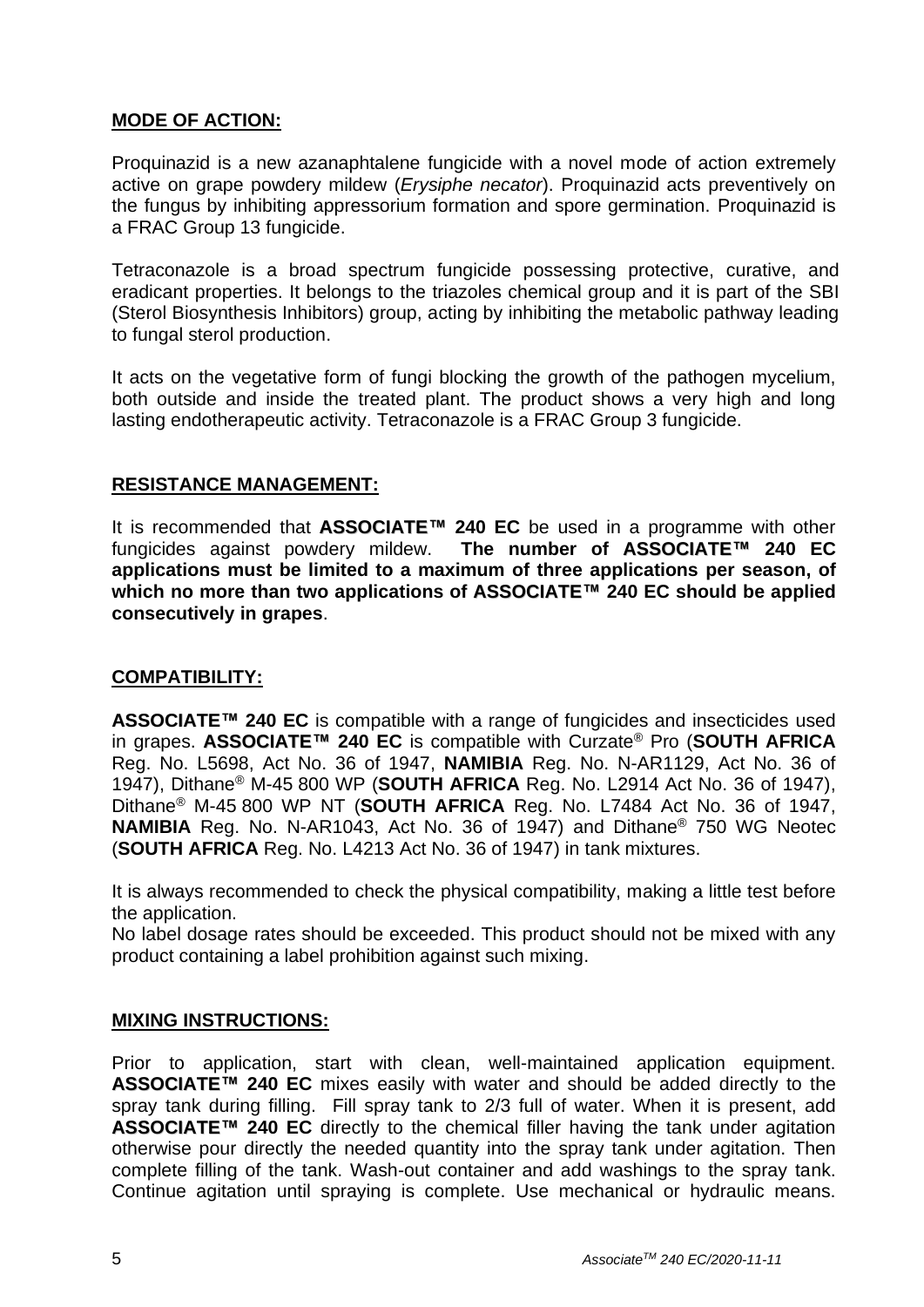Spray immediately after preparation. Observe the most restrictive of the labelling limitations and precautions of all products use in mixtures.

# **SPRAY DRIFT WARNING:**

Special care must be taken to avoid spray drift outside the target area, or onto ponds, waterways or ditches.

Applying large droplets reduces drift potential but will not prevent drift if applications are made improperly or under unfavourable environmental conditions. It is the responsibility of the applicator to determine that a sprayer is suitable for the intended application, is configured properly and that drift is not occurring.

# **RAINFASTNESS:**

The rain fastness is 2-4 hours

# **SPRAY TANK CLEAN-OUT:**

Take all necessary safety precautions when cleaning equipment. Do not clean near wells, water sources or desirable vegetation.

After the end of application of **ASSOCIATE™ 240 EC** thoroughly rinse sprayer and flush hoses, boom, filters and nozzles with clean water to reduce the risk of forming hardened deposits which might become difficult to remove.

Clean all other associated application equipment. Drain the tank. Dispose of waste rinse water in accordance with local regulations.

# **INTEGRATED PEST MANAGEMENT:**

DuPont support the use of Integrated Pest Management (IPM) programs to control pests/diseases/weeds. **ASSOCIATE™ 240 EC** may be used as part of an IPM program, which can include biological, cultural, and genetic practices, aimed at preventing economic pest/disease/weed damage. IPM principles and practices include field monitoring or other detection methods, correct target pest/disease/weed identification, population monitoring, rotation of products with different modes-of-action, and treating when target pest/disease/weed populations reach locally determined action thresholds. Consult your local cooperative extension service, professional consultants or other qualified authorities to determine appropriate action treatment threshold levels for treating specific pest-disease-weed/crop or site systems in your area.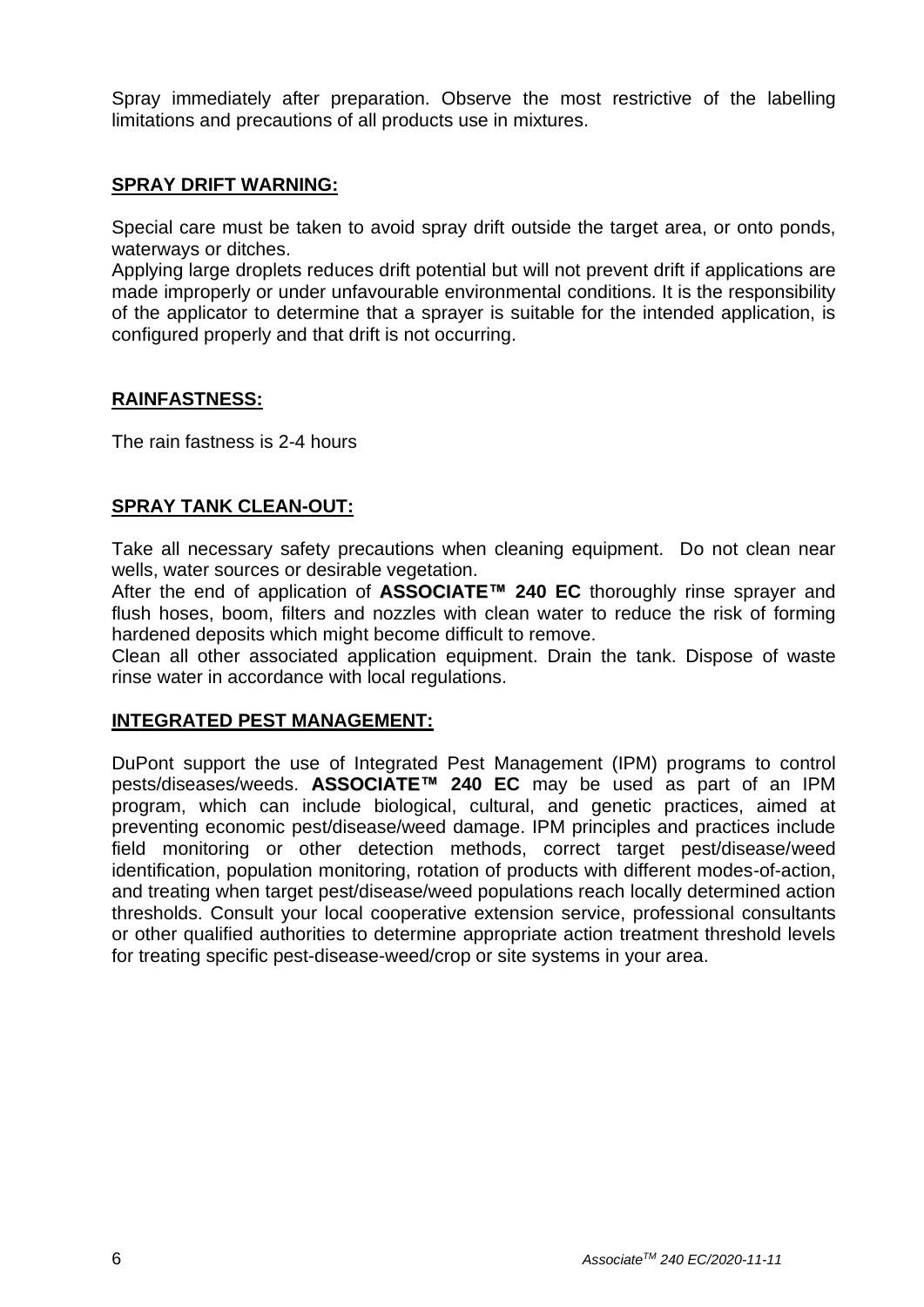# **APPLICATION RATES:**

| <b>CROP / DISEASE</b>                                                                            | <b>DOSAGE/</b><br>$100 \ell$<br><b>WATER</b> | <b>REMARKS</b>                                                                                                                                                                                                                                                                                                                                                                                                                                                                                                                                                                                                                                                                                  |
|--------------------------------------------------------------------------------------------------|----------------------------------------------|-------------------------------------------------------------------------------------------------------------------------------------------------------------------------------------------------------------------------------------------------------------------------------------------------------------------------------------------------------------------------------------------------------------------------------------------------------------------------------------------------------------------------------------------------------------------------------------------------------------------------------------------------------------------------------------------------|
| <b>GRAPES (WINE &amp;</b><br>TABLE):<br>Powdery mildew<br>(Uncinula necator =<br>Oidium tuckeri) | 25 ml                                        | Apply ASSOCIATE™ 240 EC in a 14 day<br>preventive spray program from 5-10 cm<br>shoot length to 28 days pre-harvest (NB: for<br>export grapes refer to NOTE 1 below).<br>Recommended spray mixture volumes per<br>ha:<br>1. 5-10 cm shoot lengths up to flowering:<br>500-750 l.<br>2. From flowering to pea-size:<br>1000-1200  <br>3. From pea-size to 28 days prior to<br>harvesting: 1200- 1500 l.<br>Ensure thorough coverage of the bunches.<br>Do not exceed a maximum of three<br>applications of ASSOCIATE™ 240 EC per<br>season and do not apply more than two<br>ASSOCIATE™<br>240<br>EC<br>applications<br>consecutively.<br>Allow 28 days between last application<br>and harvest. |

# **NOTES:**

- **1. The withholding period i.e. number of days between last application and harvest, meets local residue limits (MRL's), but may not necessarily meet all MRL's required for export.**
- 2. **Also refer to the RESISTANCE WARNING section on this label.**

# **ACKNOWLEDGEMENT OF REGISTERED PRODUCTS:**

- Associate™ 240 EC (**SOUTH AFRICA** Reg. No. L10358, Act No. 36 of 1947, **NAMIBIA** Reg. No. N-AR1620, Act No. 36 of 1947) and Curzate® Pro (**SOUTH AFRICA** Reg. No. L5698, Act No. 36 of 1947, **NAMIBIA** Reg. No. N-AR1129, Act No. 36 of 1947) are the registered products of E I DuPont de Nemours & Co
- Dithane® M-45 800 WP (**SOUTH AFRICA** Reg. No. L2914 Act No. 36 of 1947), Dithane® M-45 800 WP NT (**SOUTH AFRICA** Reg. No. L7484 Act No. 36 of 1947, **NAMIBIA** Reg. No. N-AR1043, Act No. 36 of 1947) and Dithane® 750 WG Neotec (**SOUTH AFRICA** Reg. No. L4213 Act No. 36 of 1947) are the registered products of Dow Agrosciences.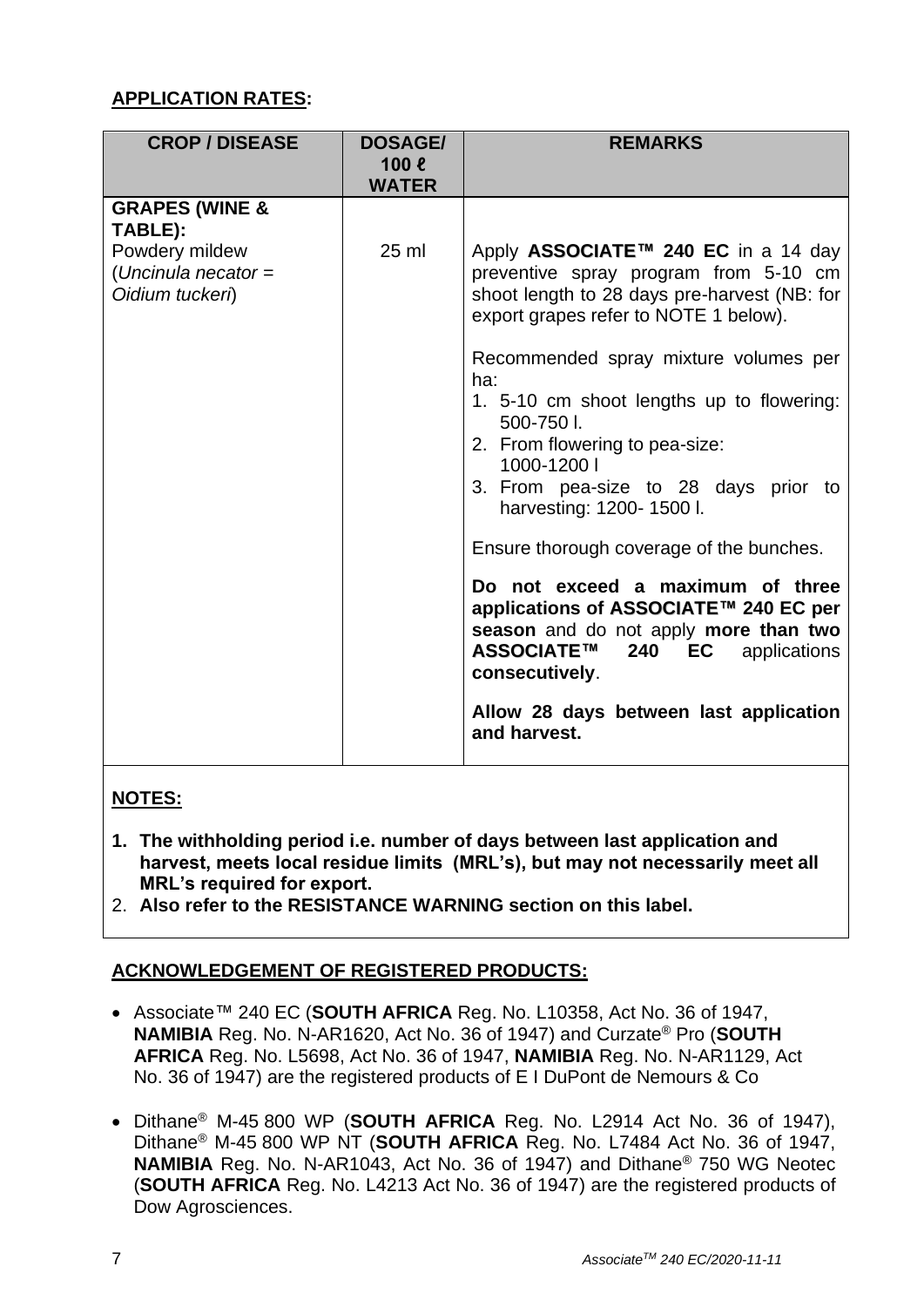# **WAARSKUWINGS:**

ONTHOUDINGSPERIODE: Minimum aantal dae tussen laaste toediening en oes:

| Wyndruiwe   |  |
|-------------|--|
| Tafeldruiwe |  |

'n Erge oogirritant. Kan oë beskadig. Kan neus, keel en vel irriteer. Skadelik indien ingesluk, ingeasem of deur vel geabsorbeer word. Vermoedelik karsinogenies. Hou buite bereik van kinders, diere en oningeligte persone. Bêre apart van voedsel en voer. Uiters giftig vir vis en waterlewende organismes.

**HERBETREDING:** Moet nie behandelde gebied betree alvorens die spuitneerslag droog is nie, tensy beskermende oorklere gedra word.

**Alhoewel hierdie middel omvattend onder 'n groot verskeidenheid toestande getoets is waarborg die registrasiehouer nie dat dit onder alle toestande doeltreffend sal wees nie, aangesien die werking en effek daarvan beinvloed kan word deur faktore soos abnormale, grond-, klimaats- en bergingstoestande; kwaliteit van verdunningswater; verenigbaarheid met ander stowwe wat nie op die etiket aangedui is nie en die voorkoms van weerstand van die siekte teen die betrokke middel sowel as die metode, tyd en akkuraatheid van toediening. Verder aanvaar die registrasiehouer nie verantwoordelikheid vir skade aan gewasse, plantegroei, en omgewing of vir nadelige effek op mens of dier of vir 'n gebrek aan prestasie van die betrokke middel as gevolg van die ontstaan van toestande wat nie kragtens die registrasie voorsien kon word nie. Raadpleeg die verskaffer in die geval van enige onsekerheid.**

# **VOORSORGMAATREËLS:**

Uiters giftig vir vis en waterlewende organismes, kan langtermyn nadelige gevolge hê. Spertyd vir die terugkeer van die werkers na die land: 24 uur

Vermy oogkontak. Ingeval konsentraat in oë kom, was onmiddellik met volop water en kry mediese advies.

Vermoedelik karsinogenies, vermy dus kontak met vel en klere. In die geval van aanraking met vel, was met oormaat seep en water.

Moet nie eet, rook of drink terwyl die produk gemeng of toegedien word nie of voordat die gesig en hande nie gewas is nie.

Moet nie die spuitnewel inasem nie. Voorkomende maatreëls: Verskaf voldoende ventilasie in die perseel waar die produk gestoor en / of hanteer word.

Respiratoriese beskerming is nie nodig vir normale gebruik nie.

Vir die beskerming van werkers tydens vermenging, hantering en toediening, dra beskermende klerasie, 'n beskermende bril of gesigskerm en rubberhandskoene.

Was altyd met seep en water na gebruik en na toevallige velkontak.

Was besmette klere na gebruik.

Verhoed besoedeling van voedsel, voer, eetgerei en drinkwater.

Was toedieningsapparaat uit met skoon water na gebruik en voordat dit vir ander middels gebruik word. Verhoed besoedeling van waterbronne, weiding en ander gewasse tydens skoonmaak van apparaat of met waswater.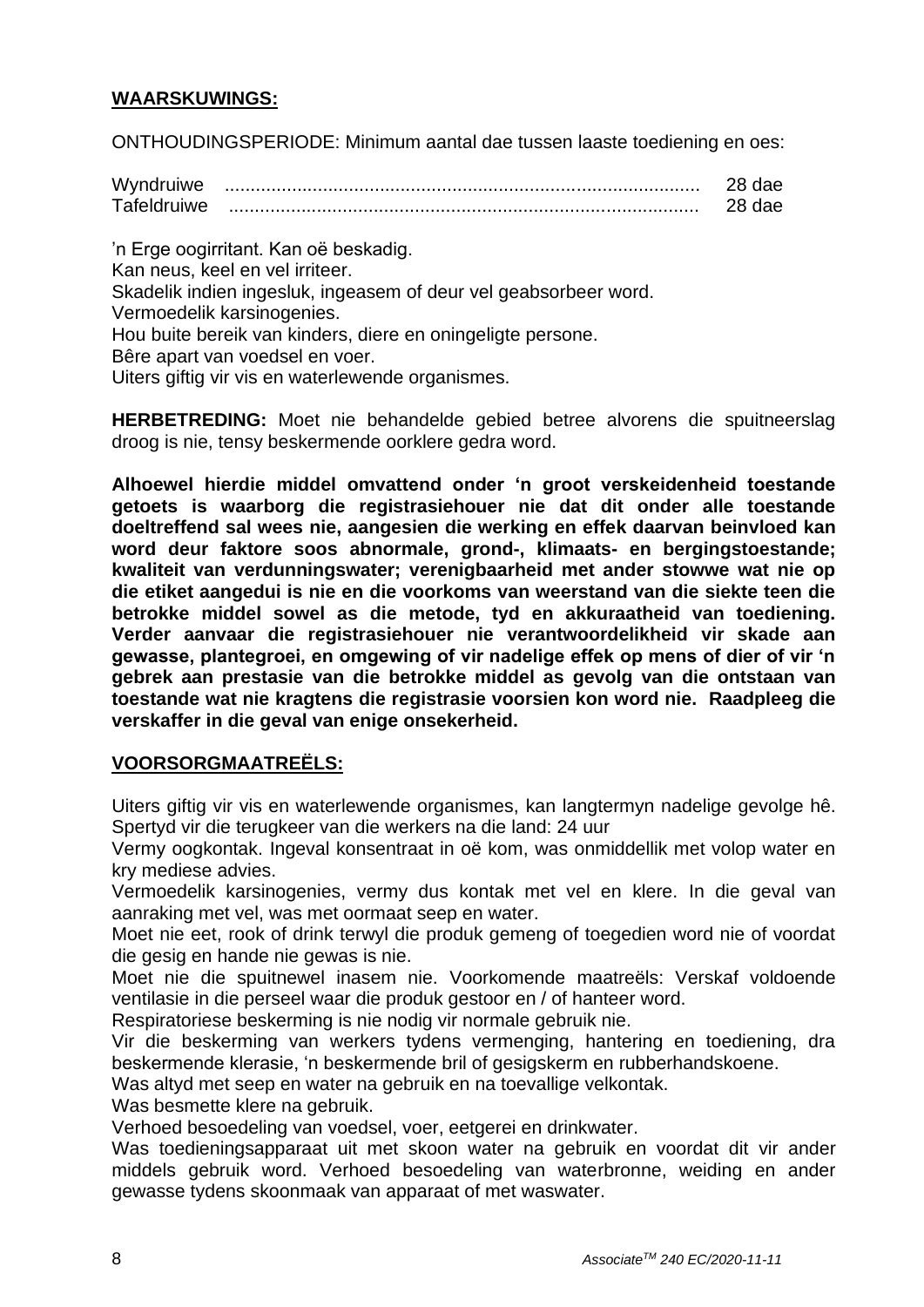Voorkom spuitnewelwegdrywing na waterbronne, weiding en gewasse wat nie behandel word nie.

Moet nie toedien binne 14 meter van waterbronne nie.

Spoel die leë houer driekeer as volg uit: Keer die leë houer om oor spuit- of mengtenk en dreineer vir 30 sekondes na die vloei tot 'n gedrup verminder het. Spoel daarna die leë houer minstens drie keer uit met 'n volume water gelykstaande aan 'n minimum van 10 % van die inhoud van die houer en voeg by die inhoud van die spuittenk.

Vernietig die leë houer deur gate in te kap en plat te druk en moet dit vir geen ander doel gebruik nie.

# **STOOR:**

Hou altyd die houers dig toe.

Stoor in 'n goed geventileerde perseel.

Berg in 'n plek wat slegs vir gemagtigde persone toeganklik is.

Hou buite die bereik van kinders. Stoor weg van voedsel, drank en dierevoeding.

# **HANTERING:**

Vermy kontak en inaseming van dampe.

Moet nie eet of drink terwyl jy werk nie.

Onverenigbare materiale: Geen in die besonder.

Voorkomende maatreëls: Verskaf voldoende ventilasie in die perseel waar die produk gestoor en / of hanteer word.

Respiratoriese Beskerming: Nie nodig vir normale gebruik.

Handbeskerming: Gebruik beskermende handskoene wat omvattende beskerming bied, bv P.V.C., neoprene of rubber.

Oogbeskerming: Gebruik veiligheidsbril en oogskerm wat voldoen aan BS 2092 (GRAAD 1).

Velbeskerming: Gebruik klere wat omvattende beskerming bied aan die vel, bv katoen, rubber, PVC of Viton.

# **NOODHULP:**

# *Kontak met die vel:*

Verwyder onmiddellik alle besoedelde klere. Dele van die liggaam wat in aanraking was met die produk, of selfs net vermoedelik in aanraking was daarmee, moet onmiddellik afgespoel word met baie lopende water en seep.

# *Kontak met oë:*

Spoel onmiddellik en deeglik met lopende water vir ten minste 10 minute terwyl ooglede oop gehou word. Hierna moet die oë met steriele gaas of 'n skoon, droë, sakdoek beskerm word. **ONDERGAAN MEDIESE ONDERSOEK.** Moenie oogdruppels of salf van enige aard gebruik voor die verkryging van 'n ondersoek of advies van 'n oogspesialis nie.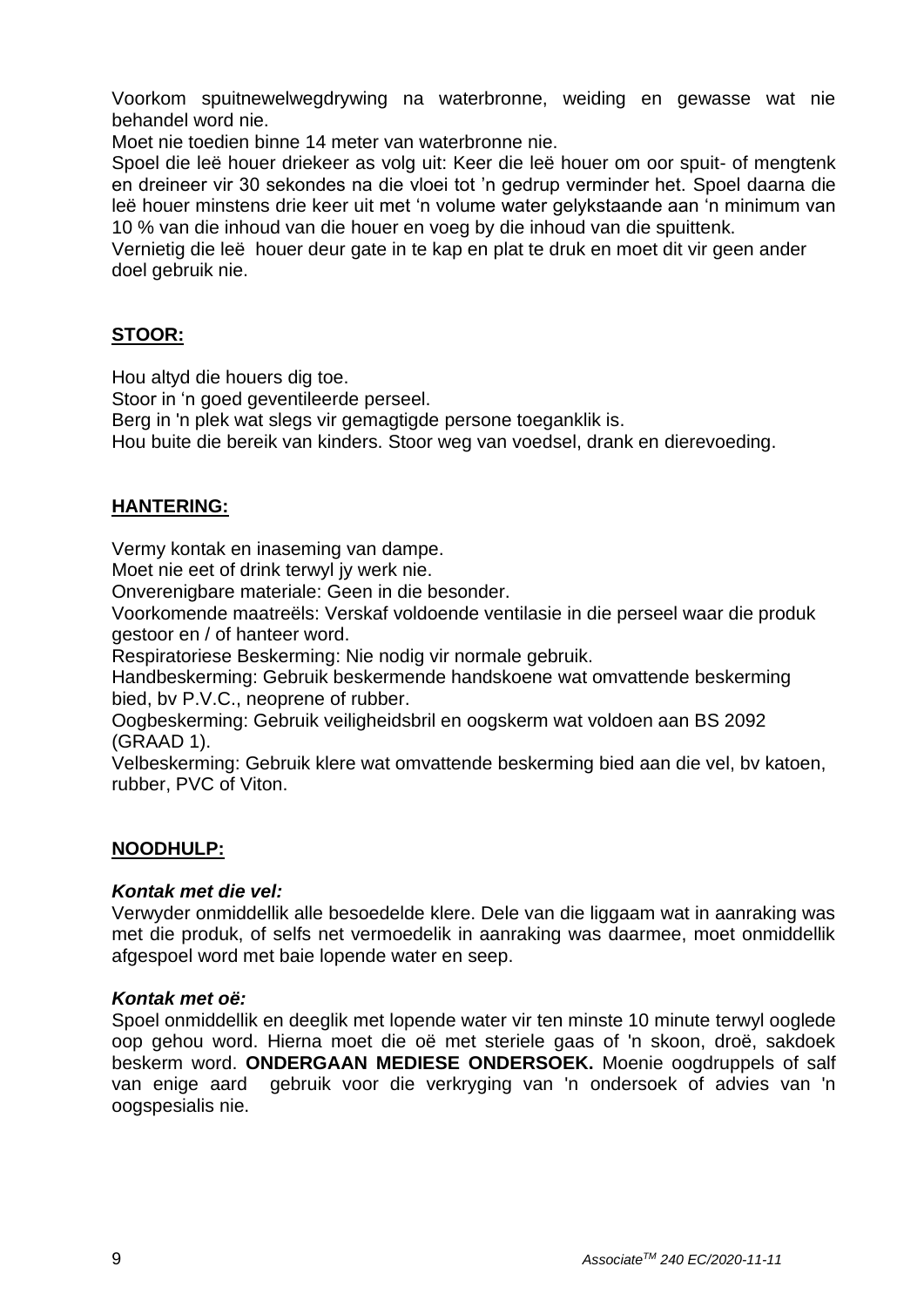# *Sluk:*

Induseer braking. **ONDERGAAN ONMIDDELIK MEDIESE ONDERSOEK** en verskaf die veiligheidsblad (MSDS) 'n Suspensie van geaktiveerde houtskool in water, of vloeibare paraffien kan toegedien word.

# *Inaseming:*

Ventileer die perseel. Die pasiënt moet onmiddellik van die besmette perseel verwyder word en gemaklik gemaak word om te rus in 'n goed geventileerde area. Indien die pasiënt sleg voel, kry mediese hulp.

# **WEERSTANDSWAARSKUWING:**

**ASSOCIATE™ 240 EC** is 'n groepkode 13 (Proquinazid) **EN** 3 (tetraconazole) swamdoder. Kruisweerstand tussen **ASSOCIATE™ 240 EC** en groepkode 13 swamdoders in sommige swamspesies [bv. *Erysiphe (Uncinula) necator*] is bewys. Enige populasie van 'n spesifieke swam mag individue insluit wat 'n natuurlike weerstand teen **ASSOCIATE™ 240 EC**, of enige ander groepkode 13 swamdoder het. Indien hierdie swamdoders herhaaldelik aangewend word, kan die weerstandbiedende individue uiteindelik die swampopulasie oorheers. Hierdie weerstandbiedende swamme sal waarskynlik nie deur **ASSOCIATE™ 240 EC** of enige ander groepkode 13 swamdoders beheer word nie.

Om weerstand teen swamdoders te vertraag:

- Vermy die eksklusiewe herhaaldelike gebruik van swamdoders met dieselfde groepkode. Wissel af met, of gebruik tenkmengsels van produkte in verskillende swamdoder groepkodes. Moet nie **ASSOCIATE™ 240 EC** in spuitprogramme met groepkode 13 swamdoders, afwissel nie.
- Raadpleeg toepaslike individuele produketikette wanneer daar afgewissel word, of tenkmengsels gemaak word, met produkte in swamdodergroepkode M.
- Integreer ander beheermaatreëls (chemies, verbouing, biologies ) in swamdoder programme.

Vir spesifieke inligting oor weerstandsbestuur kontak die registrasiehouer van hierdie produk.

# **GEBRUIKSAANWYSINGS: GEBRUIK SLEGS SOOS AANGEDUI**

**ASSOCIATE™ 240 EC** is 'n swamdoder met Proquinazid en Tetraconazole vir die beheer van witroes op druiwe. Hoewel **ASSOCIATE™ 240 EC** genesende eienskappe het, word dit hoofsaaklik gebruik as 'n voorkomende behandeling in die vroeë stadiums van siekte ontwikkeling. Ten einde goeie siekte beheer te verseker, moet behandelings met **ASSOCIATE™ 240 EC** met tussenposes afhangende van siektedruk en gewasontwikkeling hernu word. Verseker goeie bedekking tydens behandeling. **ASSOCIATE™ 240 EC** is baie veilig vir aanbevole gewasse teen aanbevole dosisse.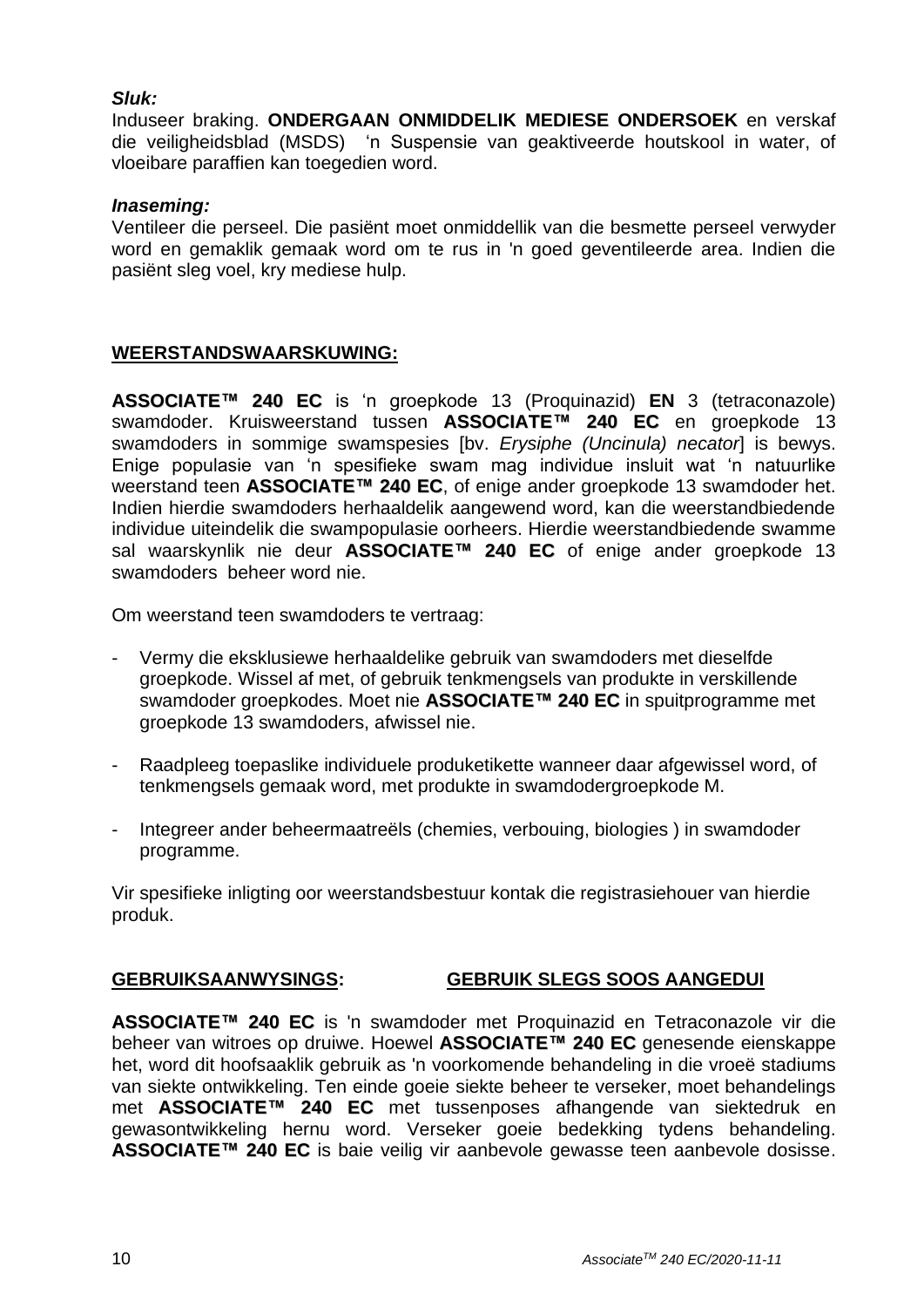# **WYSE VAN WERKING:**

Proquinazid is 'n nuwe azanaphtalene swamdoder met 'n unieke wyse van werking op druiwe witroes (*Erysiphe necator*). Proquinazid tree voorkomend op teen die swam deur appressorium vorming en spoor ontkieming te inhibeer. Proquinazid is 'n FRAC Groep 13 swamdoder.

Tetraconazole is 'n breë spektrum swamdoder met beskermende, kuratiewe en uitwissende eienskappe. Dit behoort aan die triasool chemiese groep en is deel van die SBI (Sterool Biosintese Inhibeerders) groep wat optree deur die metaboliese baan wat lei tot swam sterool produksie te inhibeer.

Dit tree op teen die vegetatiewe vorm van swamme en blok die groei van die patogeen miselium, beide binne en buite die behandelde plant. Die produk toon 'n baie hoë en langdurige interne terapeutiese aktiwiteit. Tetraconazole is 'n FRAC Groep 3 swamdoder.

# **WEERSTANDSBESTUUR:**

Dit word aanbeveel dat **ASSOCIATE™ 240 EC** in 'n program met ander swamdoders teen witroes gebruik word. Die aantal **ASSOCIATE™ 240 EC** behandelings moet beperk word tot 'n maksimum van drie toedienings per seisoen, waarvan nie meer as twee toedienings van **ASSOCIATE™ 240 EC** opeenvolgend op druiwe toegedien moet word nie.

# **VERENIGBAARHEID**:

**ASSOCIATE™ 240 EC** is verenigbaar met 'n verskeidenheid swamdoders en insekdoders wat op druiwe gebruik word. **ASSOCIATE™ 240 EC** is verenigbaar met Curzate® Pro (**SUID AFRIKA** Reg. Nr. L5698 Wet Nr. 36 van 1947, **NAMIBIË** Reg. Nr. N-AR1129 Wet Nr. 36 van 1947), Dithane® M-45 800 WP (**SUID AFRIKA** Reg. Nr. L2914 Wet Nr. 36 van 1947), Dithane® M-45 800 WP NT (**SUID AFRIKA** Reg. Nr. L7484 Wet Nr. 36 van 1947, **NAMIBIË** Reg. Nr. N-AR1043 Wet Nr. 36 van 1947) en Dithane® 750 WG Neotec (**SUID AFRIKA** Reg. Nr. L4213 Wet Nr. 36 van 1947) in tenkmengsels.

Dit word altyd aanbeveel om 'n fisiese verenigbaarheidstoets te doen. Maak 'n bietjie aan voor die behandeling.

Moet nooit die etiket dosisse oorskry nie. Hierdie produk moet nie vermeng word met enige produk wat 'n etiket verbod teen sodanige vermenging het nie.

# **MENGINSTRUKSIES:**

Voor behandeling, begin met skoon, goed onderhoude spuittoerusting.

**ASSOCIATE™ 240 EC** meng maklik met water en moet direk by die spuittenk gevoeg word tydens volmaak.

Maak die spuittenk 2/3 vol water.

Voeg **ASSOCIATE™ 240 EC** direk in die spuittenk met water terwyl geroer word.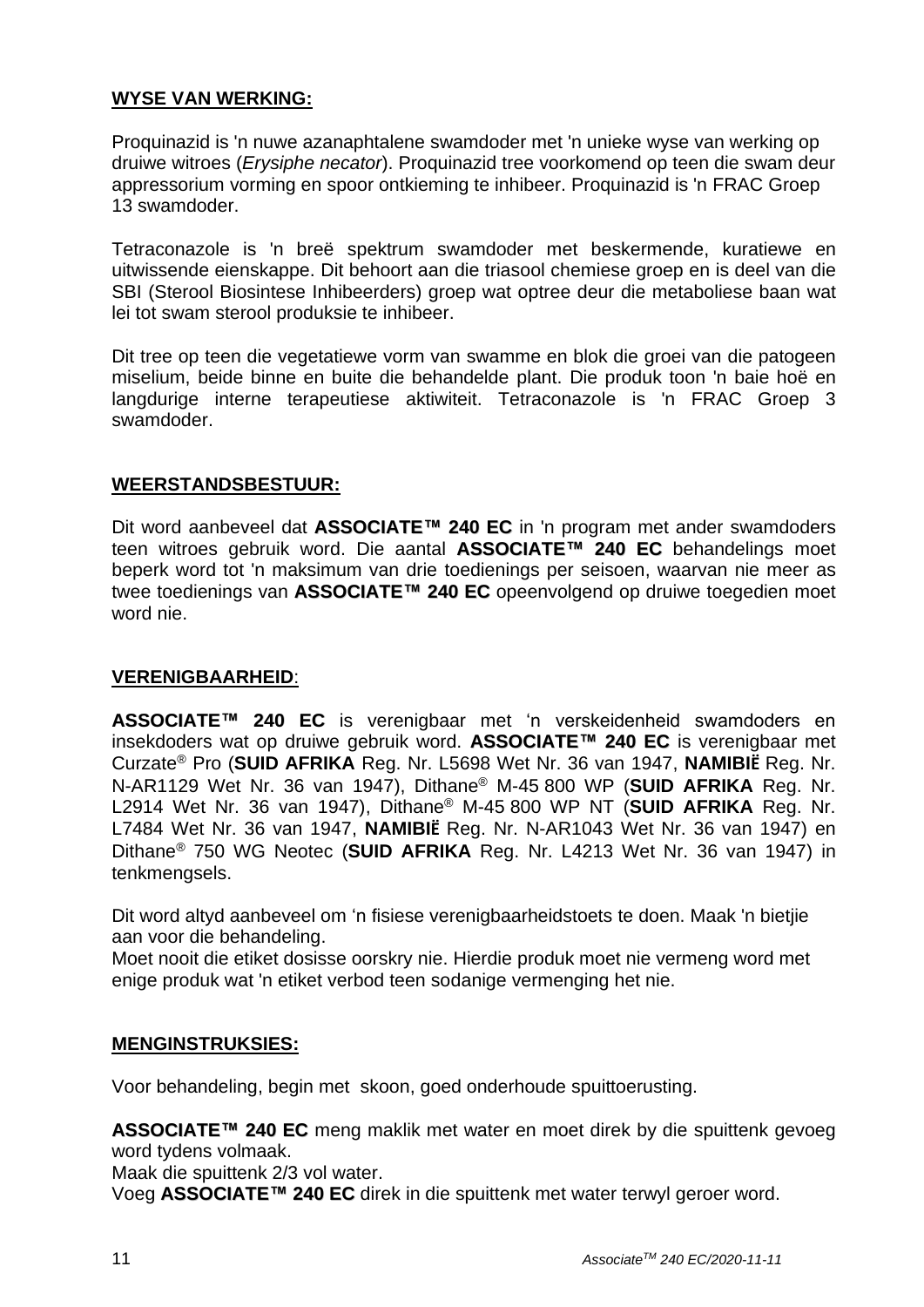Vul die tenk.

Was die houer en voeg die waswater by die spuittenk.

Hou aan roer totdat bespuiting voltooi is.

Gebruik meganiese of hidroliese manier van roer.

Spuit onmiddellik na die voorbereiding van die mengsel.

Neem die mees beperkende van die etiketbeperkings en voorsorgmaatreëls in ag van alle produkte gebruik in die mengsel.

# **SPUITNEWEL VERSPREIDING:**

Spesiale sorg moet geneem word om die wegdrywing van spuitnewel buite die doelgebied te vermy veral na damme, waterweë of slote.

Die toediening van groot druppels verminder die risiko van wegdrywing maar sal dit nie verhoed as behandelings onder ongunstige omgewingstoestande gemaak word nie. Dit is die verantwoordelikheid van die spuitoperateur om te bepaal of die toestande gunstig is vir 'n behandeling en dat spuitnewel wegdrywing nie sal plaasvind nie.

# **REËNVASTHEID:**

Die reënvastheid is 2-4 ure.

# **SKOONMAAK VAN SPUITTENK:**

Neem al die nodige veiligheidsmaatreëls tydens die skoonmaak van toerusting. Moenie skoonmaak naby putte, waterbronne of wenslike plantegroei nie.

Na die behandeling met **ASSOCIATE™ 240 EC** spoel spuittoerusting deeglik uit met skoon water om die risiko van die vorming van geharde depositos wat moeilik is om te verwyder te verminder.

Maak alle verwante behandelingstoerusting goed skoon. Dreineer die tenk. Raak ontslae van afval spoelwater in ooreenstemming met plaaslike regulasies.

# **GEïNTEGREERDE PLAAGBEHEER:**

DuPont ondersteun die gebruik van Geïntegreerde Plaagbeheer (IPM) programme om siektes te beheer.

**ASSOCIATE™ 240 EC** kan gebruik word as deel van 'n IPM program wat biologiese, kulturele en genetiese praktyke kan insluit wat gemik is op die voorkoming van ekonomiese siekte skade.

IPM beginsels en praktyke sluit in die veld monitering of ander opsporing metodes, korrekte teiken siekte identifikasie, monitering van bevolkings, rotasie van produkte met verskillende wyses van werking en die behandeling van die teiken siekte populasies wanneer plaaslik bepaalde optrede drempels bereik word.

Raadpleeg professionele konsultante of ander gekwalifiseerde owerhede om die nodige behandelingstappe of drumpelwaardes te bepaal vir die behandeling van 'n spesifieke siekte in jou area.